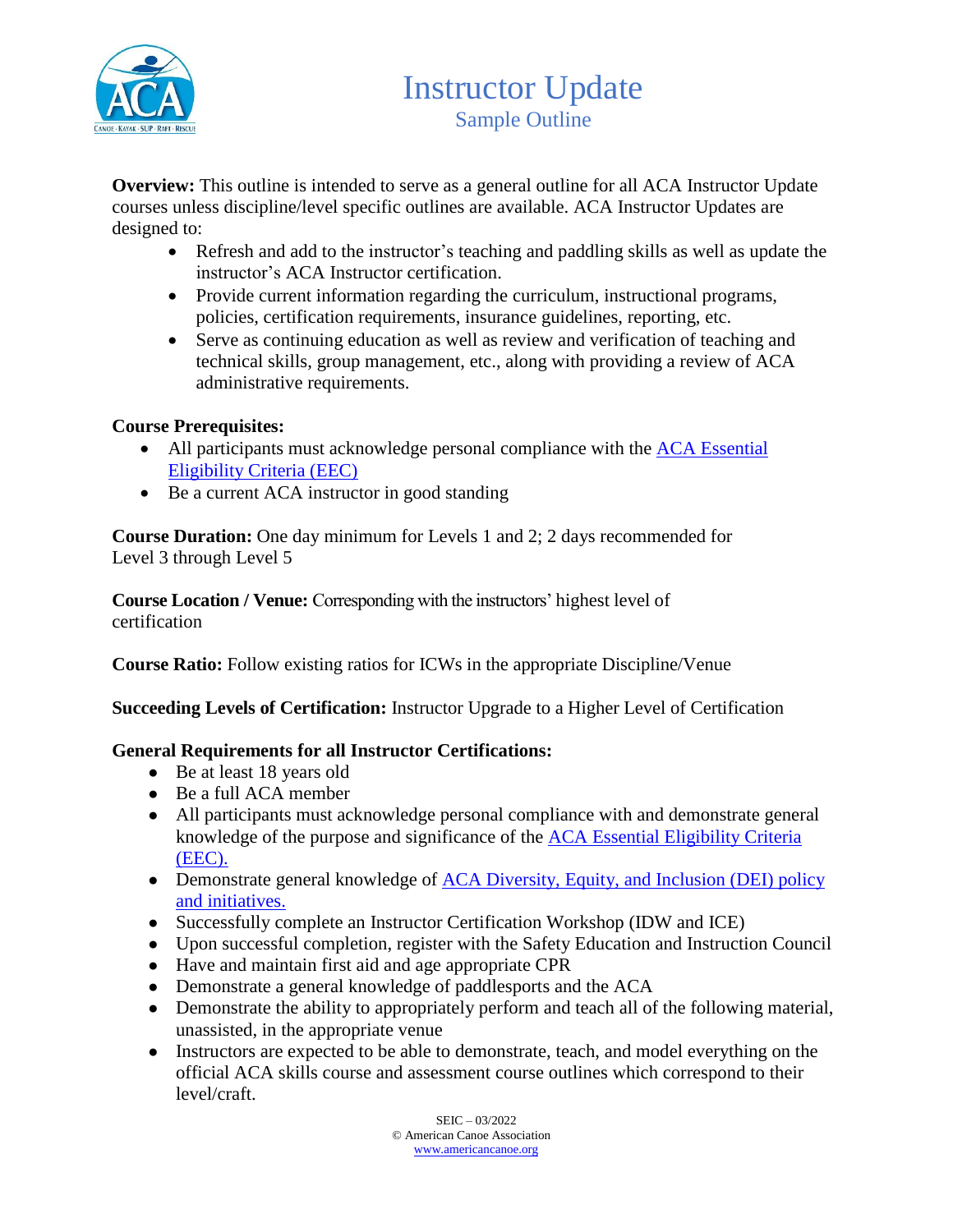

# Instructor Update Sample Outline

**Pre-Course Considerations:** Before arrival, the instructor should practice paddling and teaching all the material covered in the Instructor Criteria for all levels up to the highest level of certification. The instructor must be able to teach and perform any of the curricula on the Instructor Criteria and skills course outline documents at or below the instructor's level of certification. Questions about performing any of the required certification criteria should be directed to the Instructor Trainer prior to the beginning of the course.

**Prepared Presentations:** The instructor should be prepared to present any topic contained in the Instructor Criteria or skills courses curriculum at, or below their level of certification that may be assigned by the Instructor Trainer prior to the update course.

**Impromptu Presentations:** The instructor should be prepared to present any topic contained in the Instructor Criteria or skills courses curriculum at, or below their level of certification that may be assigned by the Instructor Trainer during the update course.

**Review the following documents from the ACA website:** [https://americancanoe.org/course](https://americancanoe.org/course-curriculum/)[curriculum/](https://americancanoe.org/course-curriculum/)

- Sample Skills Course Outlines (All, up to the level of certification)
- Instructor Criteria (To the highest level of certification)
- Relevant assessments based on discipline and level

#### **Instructor Update Sample Outline**

Introductions:

- Welcome, Roster, Waivers. Why ACA?
- Understanding levels of certification and certification maintenance
- Administrative Requirements / Online course reporting / SEIC Policy Review

#### Personal Goals and Challenges:

- Courses
- Learning / Teaching / Coaching
- Paddling Skills
- Risk Management / Safety and Rescue
- Interpersonal Skills

Review Instruction Practices:

- How to teach and assess a skill
- Learning theory
- Different ways of learning and measuring learning
- Using student-centered teaching

 $SEIC = 03/2022$ 

© American Canoe Association [www.americancanoe.org](http://www.americancanoe.org/)